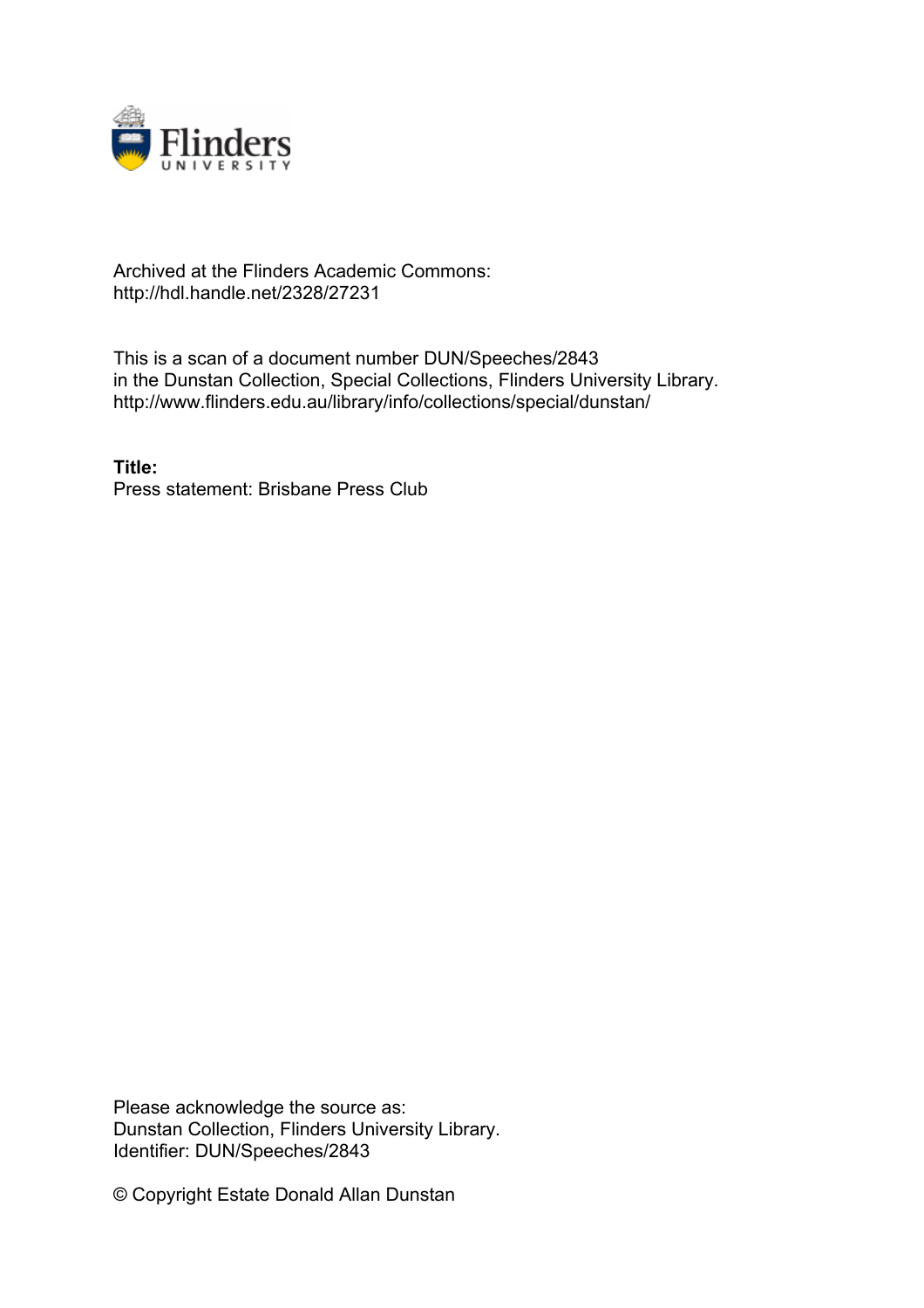Embargoed to 2.00p.m., Friday, August 15th, 1975.

> PRESS STATEMENT BY THE PREMIER OF SOUTH AUSTRALIA, MR. DON DUNSTAN

The Premier of South Australia, Mr. Don Dunstan, today criticised lack of spending on education, hospitals and social welfare by the Queensland State Government.

Mr. Dunstan was addressing the Brisbane Press Club.

He said that people in Australia and in any modern industrialised developed community ought to require that their children were taught, their sick tended and their poor cared for.

Australian standards had been established in these areas. The Premier said that South Australia's tax rates were marginally higher than Queensland's but South Australia provided very much more than marginally higher standards in education, health, and social welfare.

Queensland, in contrast, had the worst standard of these services anywhere in Australia.

Mr. Dunstan said he did not believe that the people of Queensland were so different from the people of the rest of Australia that they would rather let their services "go to pot" simply to pay a slightly lower standard of taxation.

It was also true that it was essential that a person have a reasonable take home pay and a situation not developed where so much came out of the pay packet that a person lacked the incentive to improve his position.

A reasonable balance had to be reached and maintained.

South Australia had now reached such a position.

 $e$   $\therefore$ 

Premier Dunstan said the position in Queensland was quite  $ex\ddot{+}$ traordinary.

In the year 1973/74 South Australia's recurrent expenditure in education was \$129.67 per capita, Queensland's was \$100.28. In health, South Australia spent \$61.23 per capita, Queensland spent \$56.57.

In community welfare, South Australia spent \$12.06 per capita, Queensland spent \$10.28.

Premier Dunstan said: "It seems to me that Queenslanders should consider State Government in these terms. Vain, empty shibboleths, such as 'socialist conspiracy' are as pathetic and redundant as the visionless people who utter them.

"The job of Government is to respond to the desires and demands of the community, and that is what we've been able to do in South Australia.

"Queensland people have the capacity to do the sama"

. . . . . . . . .